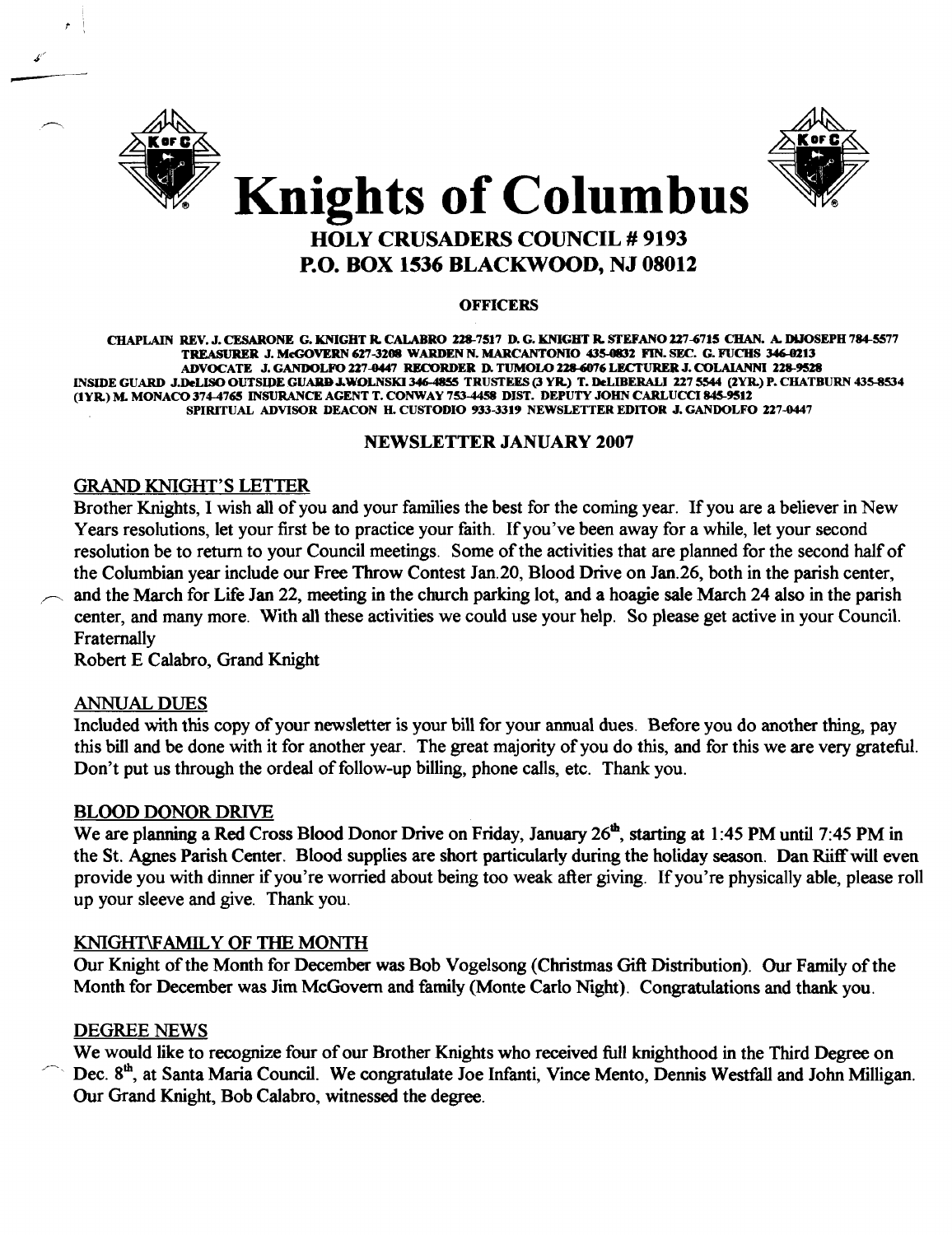#### FREE THROW CONTEST

Over the past 33 years, more than 2.5 million boys and girls, ages 10 to 14 have participated in the Knights of Columbus Free Throw Championship. On Saturday, January 20<sup>th</sup>, our Council will sponsor our annual Knights of Columbus free throw contest, in the St. Agnes Parish Center. Andy DiJoseph  $(784-5577)$  will, once again, be directing this program, and he's going to need your help. The competition starts at 10:00 AM; we need you there by 9: 15. Your help will be needed to line up the shooters and keep score. Give Brother Andy or Bob Stefano (227-6715) a call for further details. Thank you.

#### CHAPLAIN'S CORNER

All men, if they repent and do good, are included in the love and mercy of God. The Lord is patient with them and pours out his mercy upon them. Even Judas the traitor could have obtained mercy had he repented. Hence, no matter how serious or great the sin, God's mercy and love are greater. God is infinitely just. He is also infinitely merciful.

#### POSTER CONTEST

Our Council sponsored the annual poster contest to "Keep Christ in Christmas." Contestants came from all grades at St. Agnes School as well as students in the CCD program. Here are the winners by grades: Grade 1 Ryan Smalley, 2 Ethan Mueller, 3 Caroline Cristina, 4 Angela Cardella, 5 Patrick O'Hanlon, 6 Jewel Wilson, 7 Paya Patel, 8 Moira Frain. Winners at each grade level will receive a S50 savings bond. We would like to thank Andy DiJoseph for directing this timely program.

#### ST VINCENT dePAUL CHRISTMAS GIFTS

We would especially like to thank Bob Vogelsong and family for their efforts in assisting the St. Vincent DePaul Society in the collecting and distributing gifts for local families in need. We also thank the volunteers that helped with the program.

#### WASHINGTON D.C. PRO-LIFE MARCH

The March for Life will be held on Monday, January

 $22nd$  in Washington DC. There will be a bus, provided free of charge, departing from the St. Agnes Church parking lot on January 22nd at 8 AM. For further details or to arrange for seating please contact Rob Dietrich at (856) 672-1094.

Ņ

#### MALVERN RETREAT

The regular retreatants have received the reservation forms for our Malvern retreat on Jan. 12-14. Fred Durso (627-3574) is our coordinator and, if we send our forms and deposits to him, he can get us booked in the same area. You can use the additional blank form to recruit someone else.

#### KNIGHTS OF COLUMBUS INSURANCE

In Case of Disability...

Each year, as a Knights of Columbus Field Agent, I attempt to contact every member and offer to review their policies, update our files, and illustrate new services available from the Knights. During one such call earlier this year, a member candidly stated that I should probably speak to his wife, as he really felt it better that she decide if we should meet. This was not so unusual, and in fact I recalled speaking with the Brother's spouse the previous year, but this time our conversation fortunately went into more detail, and she mentioned that the family was under some financial pressure, as her husband had been disabled. As I had prepared for my telephone call by reviewing our file, I knew our policies had been written with the Disability Premium Waiver, which provides that the Knights of Columbus will pay the Insured's premiums in the event of a disability lasting longer than six months. In this case, our Brother Knight had been disabled for four years! When I visited the family we completed the paperwork necessary to file a claim, and as a result, the family has been completely relieved of all future responsibility for premium payments, assuring his spouse an eventual insurance benefit of over \$150,000. at his death. In addition, the member's term insurance policy will be automatically converted to a whole life plan at age 65, premiums paid by the Knights. Finally, the family received a full refund of all premiums paid to the Knights of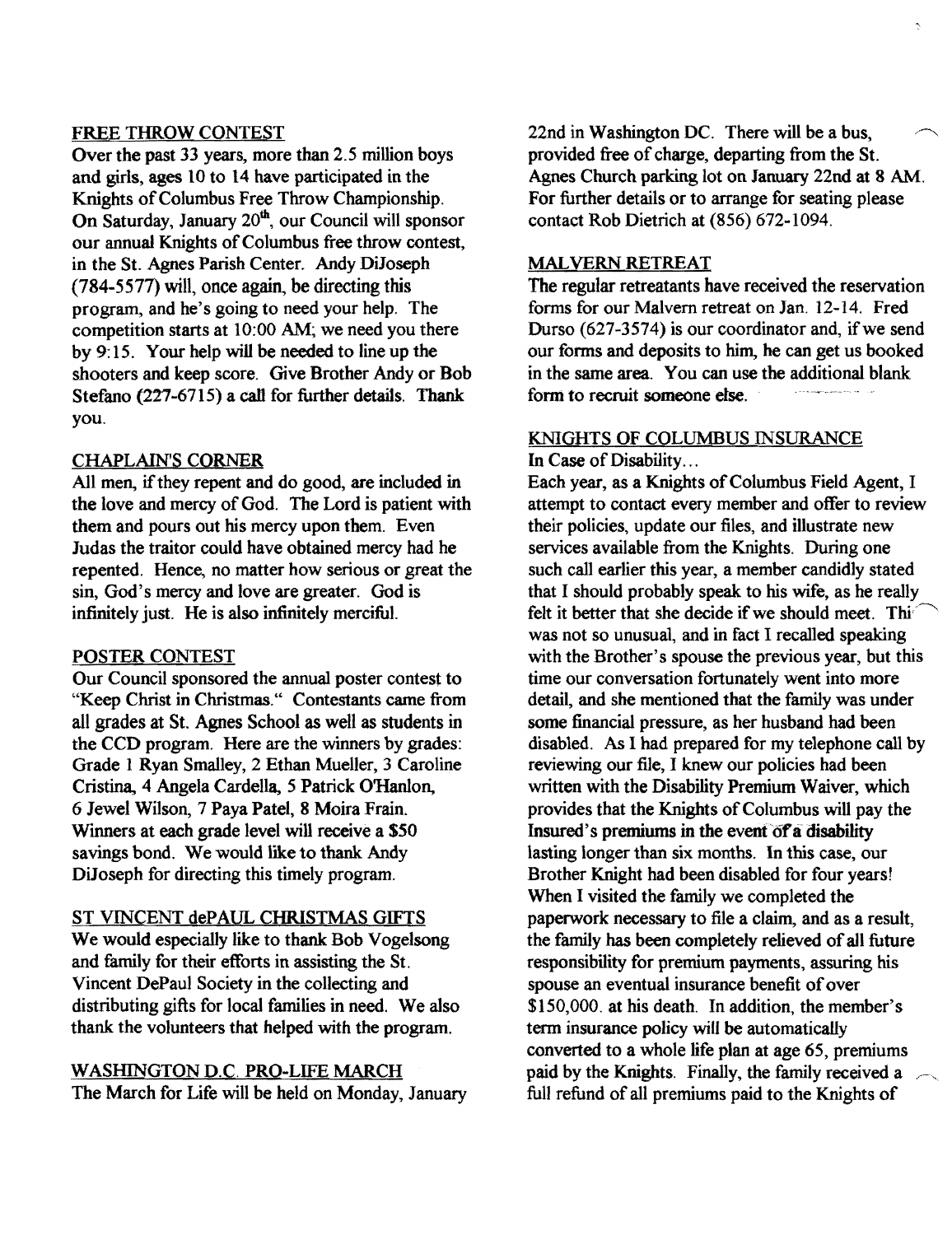Columbus for the past four years, in this case a sum in excess of \$8,000. Knights of Columbus' service makes a difference for our families! Best wishes for a Happy New Year. Please give me a calL Thomas J. Conway, Jr., FICF Field Agent

#### CHAPTER CHRISTMAS DINNER

On December  $13<sup>th</sup>$  the annual Chapter Christmas Dinner was held at Santa Maria Council, Haddon Heights. The dinner was attended by our state officers. The message from the state included "Keep Christ in Christmas," our opposition to same sex marriages, and careful controls surrounding stem cell research. And finally, "Trounce Michigan" in the area of membership recruitment.

#### FOURTH DEGREE NEWS

The Bishop Schad Assembly meets on the third Wednesday of the month, at 8:00 PM, Holy Family Church Hall, Sewell.

#### FIRST FRIDAY ADORATION

Exposition of the Blessed Sacrament will take place in the St. Agnes Chapel on First Friday, January 5th, following the 9:00 AM Mass, continue until 7:00 PM, and close with Benediction. We are committed to "watch" in half-hour shifts throughout the day. To schedule your time call John Colaianni (228 9528). Try to stop in during the day and spend some time with the Lord.

#### JANUARY BIRTHDAYS AND ANNIVERSARIES

The following brothers or members of their families will celebrate their birthdays this month: Michael Amos, Dana Aversa, Steve Avery, Kira-Noelle Berstecher, John Biscardi, Alex Breve, Mark Broadbelt, Mrs. Barbara Brusco, Tom Conway III, Vincent Conway, John Corbett, Neil Della Greca, Tony DiCarlo, Andy DiJoseph, Michael Gatto, John Heck, Mike lnfanti, Michael J088, Michael Lewis, *r*  Alanna Massaro, Robert Massaro Sr. & Jr., Shawn McGovern, Anthony Morrone, Kate Muldowney,

Bob Rigney, Joe Scaruzzi, Jamie Steward, Dan Tumolo, David Vega, Bob Vogelsong, and Karen Woyciechowski.

The following will celebrate their anniversaries this month: Mr.&Mrs. Joseph Casserly, Mr.&Mrs. Robert Massaro, Mr.&Mrs. Nicholas Marcantonio. CONGRATULATIONS. If we missed someone's birthday or anniversary, please contact John Gandolfo (227-0447).

#### EDITORIAL

The cover of the latest issue of Cavalcade magazine featured our annual watchwords to "Keep Christ In Christmas." As we now look around at the opened boxes and bags of torn wrapping paper, and await the bills for it all, are we now asking ourselves whether or not we really heeded this advice. Would the season have been a lot more meaningful and comfortable for us if we did? The newspapers describe the "Holiday Season" as a shopping frenzy or commercial orgy. Unfortunately, they're right. As long as we are in the Order we will hear this message every Christmas. Let's take it more seriously.

Now it's time to get back to work. We have completed a very successful first half of our Columbian Year, but we have a number of interesting and important programs that will require our attention and dedication. Be a part of it, starting with the New Year. Vivat Jesus.

#### IMPORTANT DATES

- Jan. 4 Officers Meeting (8 PM Church St.)
- Jan. 5 First Friday (St. Agnes Chapel)
- Jan. 11 Council Meeting (8 PM Church St.)
- Jan. 12-14 Malvern Retreat
- Jan. 20 Free Throw Contest (parish Center)
- Jan. 22 March For Life (Washington D.C.)
- Jan.. 25 Council Meeting (8 PM Church St.)
- Jan. 26 Blood Drive (1 :45-7:45 PM Parish Center)
- Feb. 1 Officers Meeting (8 PM Church St.)
- Feb. 2 First Friday (St. Agnes Chapel)
- Feb. 8 Council Meeting (8 PM Church St.)
- Feb. 21 Ash Wednesday
- Feb. 22 Council Meeting (8 PM Church St.)